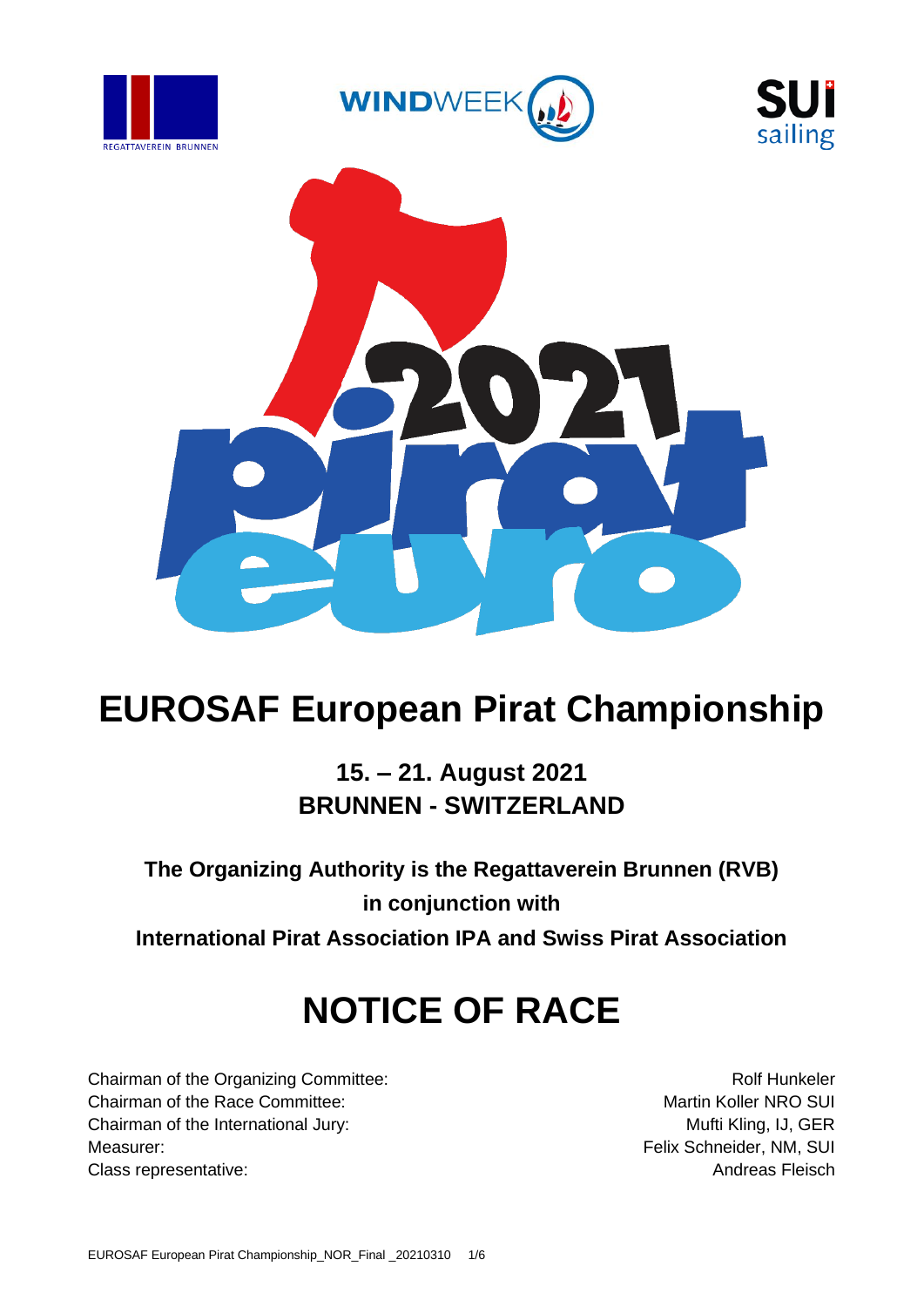





The notation '[DP]' in a rule in the Notice of race means that the penalty for a breach of that rule may, at the discretion of the protest committee, be less than disqualification.

| The regatta will be governed by the rules as defined in The Racing Rules of Sailing 2021-2024.                                                                                                                                                                                                                                                                                                                                                                                                                                                                                                                        |  |  |  |  |
|-----------------------------------------------------------------------------------------------------------------------------------------------------------------------------------------------------------------------------------------------------------------------------------------------------------------------------------------------------------------------------------------------------------------------------------------------------------------------------------------------------------------------------------------------------------------------------------------------------------------------|--|--|--|--|
| No national authority prescriptions will apply unless listed in instructions 1.3.                                                                                                                                                                                                                                                                                                                                                                                                                                                                                                                                     |  |  |  |  |
| The SWISS SAILING implementary regulations to World Sailing Regulation 21 (Antidoping) will apply.<br>Doping controls are possible at any time according to regulations of "Antidoping Switzerland".                                                                                                                                                                                                                                                                                                                                                                                                                  |  |  |  |  |
| Appendix P, Special Procedures for Rule 42, will apply.                                                                                                                                                                                                                                                                                                                                                                                                                                                                                                                                                               |  |  |  |  |
| Appendix T, Arbitration will apply.                                                                                                                                                                                                                                                                                                                                                                                                                                                                                                                                                                                   |  |  |  |  |
| <b>Advertising [DP]</b>                                                                                                                                                                                                                                                                                                                                                                                                                                                                                                                                                                                               |  |  |  |  |
| Boats may be required to display advertising chosen and supplied by the organizing authority.                                                                                                                                                                                                                                                                                                                                                                                                                                                                                                                         |  |  |  |  |
| <b>Eligibility and Entry</b>                                                                                                                                                                                                                                                                                                                                                                                                                                                                                                                                                                                          |  |  |  |  |
| The regatta is open to boats of the Pirat class.                                                                                                                                                                                                                                                                                                                                                                                                                                                                                                                                                                      |  |  |  |  |
| Each crew member shall be a member of a club affiliated to a member national authority (MNA) of World<br>Sailing.                                                                                                                                                                                                                                                                                                                                                                                                                                                                                                     |  |  |  |  |
| Eligible boats may enter by completing the online form at mange2sail not later than July 19th / 08:00.<br>https://www.manage2sail.com/de-CH/event/a327af47-eca0-44f4-8f74-c40edc7b3bf2#!/                                                                                                                                                                                                                                                                                                                                                                                                                             |  |  |  |  |
| The following documents shall be presented at registration:<br>Copy of club membership card or national authority membership card<br>Copy of measurement certificate<br>Copy of the third-party liability insurance<br>Copy of the legitimacy for competitors advertising (Swiss boats only)                                                                                                                                                                                                                                                                                                                          |  |  |  |  |
| Late entries will be accepted until August 16 <sup>th</sup> / 08:00 with supplement of CHF 100.-                                                                                                                                                                                                                                                                                                                                                                                                                                                                                                                      |  |  |  |  |
| <b>Fees</b>                                                                                                                                                                                                                                                                                                                                                                                                                                                                                                                                                                                                           |  |  |  |  |
| Required fees are as follows:<br>Entry fee: CHF 350 .- per boat<br>The entry fee includes:<br>Parking "stone quarry" for one car per boat<br>Apéro opening ceremony<br>Official Championship-Dinner (2 persons)<br>National-Event<br>Apéro riche Prize giving Ceremony<br>Free beer or soft drinks every day after returning to the harbour<br>The entry fee shall be paid on the following bank account:<br>$-$ IBAN:<br>CH37 0077 7001 7181 9100 2<br>$-BIC:$<br>KBSZCH22XXX<br>- Bank:<br>Schwyzer Kantonalbank, CH-6431 Schwyz<br>- Account holder:<br>Regattaverein Brunnen, Gersauerstrasse 91, CH-6440 Brunnen |  |  |  |  |
|                                                                                                                                                                                                                                                                                                                                                                                                                                                                                                                                                                                                                       |  |  |  |  |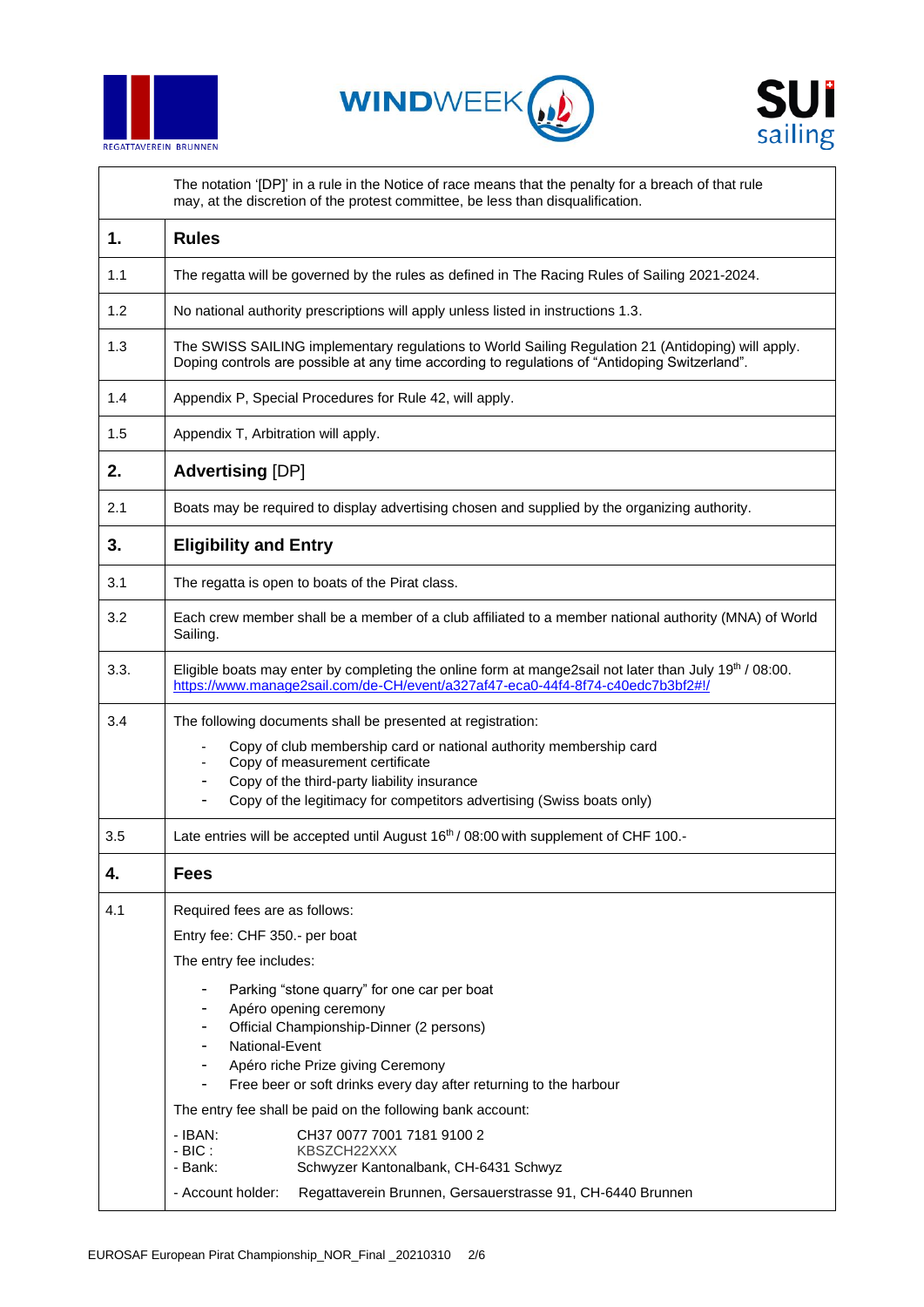





| 4.2 | Other fees:<br>Parking for additional cars of the sailors.<br>Parking for guests during the Championship-dinner.<br>Midweek-Event, Thursday, August 19th.                                                                                                                         |                                                |                         |                                           |                                 |  |
|-----|-----------------------------------------------------------------------------------------------------------------------------------------------------------------------------------------------------------------------------------------------------------------------------------|------------------------------------------------|-------------------------|-------------------------------------------|---------------------------------|--|
| 5.  | <b>Schedule</b>                                                                                                                                                                                                                                                                   |                                                |                         |                                           |                                 |  |
| 5.1 | Measurement and measurement certificate at measurement hall LOGHOME<br>Gersauerstrasse 56, CH-6440 Brunnen SZ, GPS: 46.999407 / 8.597747.                                                                                                                                         |                                                |                         |                                           |                                 |  |
|     | August 15 <sup>th</sup> from 10:00 to 20:00<br>Sunday<br>August 16th from 07:30 to 11:00<br>Monday                                                                                                                                                                                |                                                |                         |                                           |                                 |  |
| 5.2 | Berthing and completion of the registration at Race Center, Marina Fallenbach<br>Gersauerstrasse 91, CH-6440 Brunnen SZ, GPS: 47.00090 / 8.58015.                                                                                                                                 |                                                |                         |                                           |                                 |  |
|     | August 15 <sup>th</sup> from 10:00 to 20:00<br>Sunday<br>August 16 <sup>th</sup> from 07:30 to 11.30<br>Monday                                                                                                                                                                    |                                                |                         |                                           |                                 |  |
| 5.3 | Date and time of racing:                                                                                                                                                                                                                                                          |                                                |                         |                                           |                                 |  |
|     | Date<br>August 16th                                                                                                                                                                                                                                                               | Pirat<br>Practice race                         | Skippermeeting<br>12:30 | first possible<br>warning signal<br>13:15 | last possible<br>warning signal |  |
|     | August 17th                                                                                                                                                                                                                                                                       | racing                                         | 10:00                   | 11:00                                     |                                 |  |
|     | August 18th                                                                                                                                                                                                                                                                       | racing                                         | 10:00                   | 11:00                                     |                                 |  |
|     | August 19th                                                                                                                                                                                                                                                                       | racing                                         | 12:00                   | 13:00                                     |                                 |  |
|     | August 20 <sup>th</sup><br>August 21 <sup>st</sup>                                                                                                                                                                                                                                | racing<br>racing                               | 10:00<br>10:00          | 11:00<br>11:00                            | 15:00                           |  |
|     | A maximum of 12 races will be sailed, a maximum of 3 races a day*.<br>One additional race per day will be possible under the conditions described in the sailing-instructions.                                                                                                    |                                                |                         |                                           |                                 |  |
| 5.4 |                                                                                                                                                                                                                                                                                   | The following social events will be organized: |                         |                                           |                                 |  |
|     | Monday, August 16th / 18:00<br>- Opening Ceremony<br>- Official Championship-Dinner<br>Wednesday, August 18th / 19:00<br>Thursday, August 19th<br>- Midweek-Event<br>Friday, August 20th / 19:00<br>- National-Event<br>Saturday, August 21st<br>- Prize giving Ceremony          |                                                |                         |                                           |                                 |  |
| 6.  | <b>Measurement</b>                                                                                                                                                                                                                                                                |                                                |                         |                                           |                                 |  |
| 6.1 | Each boat shall present a valid and original measurement certificate.                                                                                                                                                                                                             |                                                |                         |                                           |                                 |  |
| 6.2 | The measurement certificate check and the measurement checks will take place in the Loghome Hall<br>located 1000 m from the Race Centre (Attachment D).                                                                                                                           |                                                |                         |                                           |                                 |  |
| 6.3 | No initial measurements will be taken.                                                                                                                                                                                                                                            |                                                |                         |                                           |                                 |  |
| 6.4 | Boats may be inspected at any time for compliance with the class rules, the notice of race and sailing<br>instructions. On the water, a boat can be instructed by a race committee equipment inspector or measurer<br>to proceed immediately to a designated area for inspection. |                                                |                         |                                           |                                 |  |
| 7.  | <b>Sailing Instructions</b>                                                                                                                                                                                                                                                       |                                                |                         |                                           |                                 |  |
| 7.1 | The sailing instructions will be available at registration at the race office but will be on<br>https://www.manage2sail.com/de-CH/event/a327af47-eca0-44f4-8f74-c40edc7b3bf2#!/ from July 31st.                                                                                   |                                                |                         |                                           |                                 |  |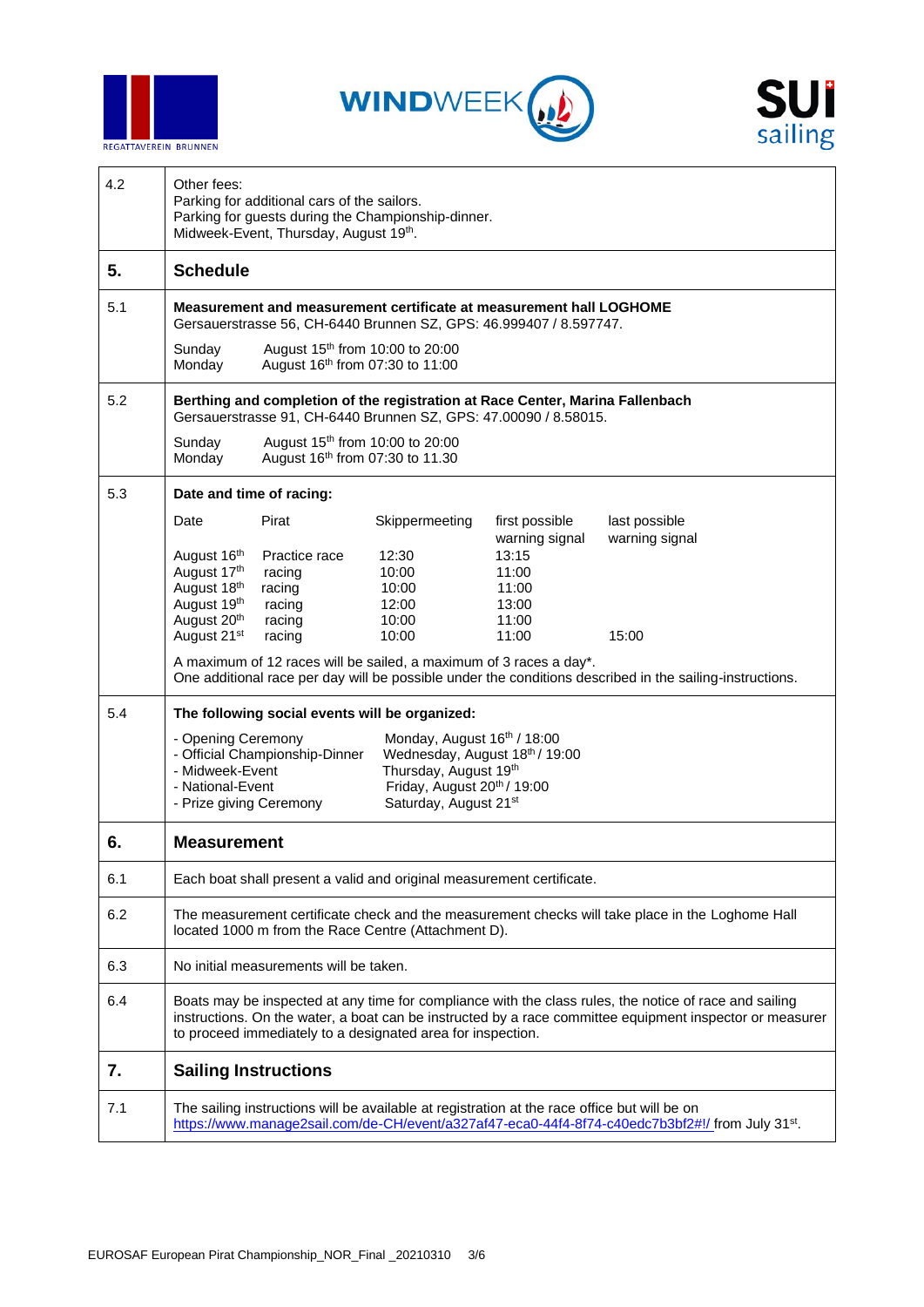





| 8.   | <b>Venue</b>                                                                                                                                                                                                                                                                                                                                                                                                          |  |  |  |  |
|------|-----------------------------------------------------------------------------------------------------------------------------------------------------------------------------------------------------------------------------------------------------------------------------------------------------------------------------------------------------------------------------------------------------------------------|--|--|--|--|
| 8.1  | Attachment A (pdf) shows the location of the regatta harbour.                                                                                                                                                                                                                                                                                                                                                         |  |  |  |  |
| 8.2  | Attachment B (pdf) shows the location of the racing areas.                                                                                                                                                                                                                                                                                                                                                            |  |  |  |  |
| 8.3  | Attachment C (pdf) shows the map of the region of Brunnen.                                                                                                                                                                                                                                                                                                                                                            |  |  |  |  |
| 8.4  | Attachment D (pdf) shows the arrival area for trailers with boats.<br>Competitors shall not drive directly to the Marina Fallenbach before having passed the measurement<br>checks in the Loghome Hall. After having passed the measurement checks competitors shall wait until<br>being advised to drive to the Marina by the OA staff. There is no parking space for cars and trailers in the<br>Marina Fallenbach. |  |  |  |  |
|      | To all sailors who arrive on Saturday, August 14 <sup>th</sup> , or earlier please park on Muotaplatz or contact<br>Regattaverein Brunnen, Phone +41 (0)76 477 61 01.                                                                                                                                                                                                                                                 |  |  |  |  |
| 9.   | <b>Courses</b>                                                                                                                                                                                                                                                                                                                                                                                                        |  |  |  |  |
| 9.1  | The courses will be windward/leeward.<br>The detailed diagrams of the courses to be sailed will be described in the Sailing Instructions.                                                                                                                                                                                                                                                                             |  |  |  |  |
| 10.  | <b>Penalty System</b>                                                                                                                                                                                                                                                                                                                                                                                                 |  |  |  |  |
| 10.1 | Decisions of the international jury will be final as provided in rule 70.5.                                                                                                                                                                                                                                                                                                                                           |  |  |  |  |
|      | <b>Scoring</b>                                                                                                                                                                                                                                                                                                                                                                                                        |  |  |  |  |
| 11.  |                                                                                                                                                                                                                                                                                                                                                                                                                       |  |  |  |  |
| 11.1 | 4 races are required to be completed to constitute the EUROSAF European Pirat Championship.                                                                                                                                                                                                                                                                                                                           |  |  |  |  |
| 11.2 | (a) When fewer than 5 races have been completed, a boat's series score will be the total of her race<br>scores.                                                                                                                                                                                                                                                                                                       |  |  |  |  |
|      | (b) When from 5 to 9 races have been completed, a boat's series score will be the total of her race<br>scores excluding her worst score.                                                                                                                                                                                                                                                                              |  |  |  |  |
|      | When 10 or more races have been completed, a boat's series score will be the total of her race<br>(C)<br>scores excluding her two worst scores.                                                                                                                                                                                                                                                                       |  |  |  |  |
| 12.  | <b>Support and Coach Boats</b>                                                                                                                                                                                                                                                                                                                                                                                        |  |  |  |  |
| 12.1 | Support and Coaches Boats shall be registered at the Race Office before August 16 <sup>th</sup> /11:30 and comply<br>with the Support Boat Regulation for the regatta (available at registration). The organizing authority will<br>obtain the concerned authorization for navigation on the lake.                                                                                                                    |  |  |  |  |
|      | Support and Coaches Boats shall be marked with a nationality letter on a white flag, with a minimum size<br>of 40 cm [DP].                                                                                                                                                                                                                                                                                            |  |  |  |  |
| 12.2 | Support and Coaches Boats will be part of the security arrangement for the event (available at<br>registration).                                                                                                                                                                                                                                                                                                      |  |  |  |  |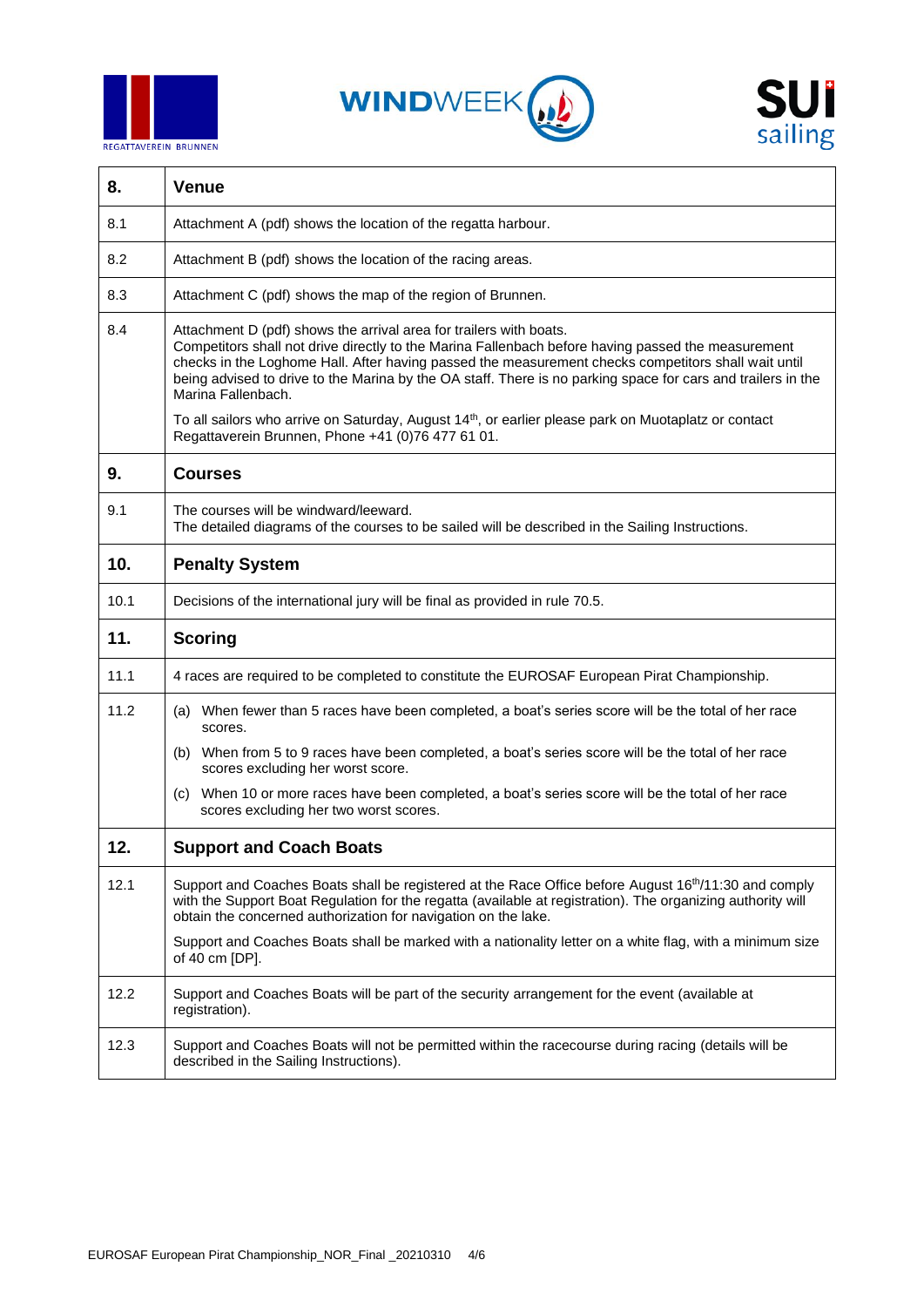





| 13.  | <b>Berthing</b>                                                                                                                                                                                                                                                                           |  |  |  |  |
|------|-------------------------------------------------------------------------------------------------------------------------------------------------------------------------------------------------------------------------------------------------------------------------------------------|--|--|--|--|
| 13.1 | Places will be assigned in the harbour (afloat). If the number of participants exeeds about 45<br>boats, a part of the boats can be placed ashore. The attribution will be by a raffle system at<br>registration/measurement.                                                             |  |  |  |  |
|      | The attribution of boats places cannot be the subject of a protest or a request for redress (this<br>changes RRS 60.3).                                                                                                                                                                   |  |  |  |  |
| 13.2 | Boats shall be kept in their assigned places.                                                                                                                                                                                                                                             |  |  |  |  |
| 13.3 | All boats shall be on the assigned space afloat or ashore before Monday, August 16 <sup>th</sup> /12:30.                                                                                                                                                                                  |  |  |  |  |
| 14.  | <b>Haul-Out Restrictions [DP]</b>                                                                                                                                                                                                                                                         |  |  |  |  |
| 14.1 | Boats shall not be hauled out during the regatta except in case of damages, with and according to the<br>terms of prior written permission of the race committee.                                                                                                                         |  |  |  |  |
| 15.  | <b>Diving Equipment and Plastic Pools</b>                                                                                                                                                                                                                                                 |  |  |  |  |
| 15.1 | n/a                                                                                                                                                                                                                                                                                       |  |  |  |  |
| 16.  | Radio communication [DP]                                                                                                                                                                                                                                                                  |  |  |  |  |
| 16.1 | Except in an emergency, a boat shall neither make radio transmissions while racing nor receive radio<br>communications not available to all boats. This restriction also applies to mobile telephones.                                                                                    |  |  |  |  |
| 17.  | <b>Equipment supplied by the Organizing</b>                                                                                                                                                                                                                                               |  |  |  |  |
|      | Competitors may be required to carry on-board cameras, sound equipment and positioning equipment on<br>their boats supplied by the Organizing Authority.                                                                                                                                  |  |  |  |  |
| 18.  | <b>Prizes</b>                                                                                                                                                                                                                                                                             |  |  |  |  |
|      | Prizes will be given as follows:                                                                                                                                                                                                                                                          |  |  |  |  |
|      | - The winner will be awarded "EUROSAF European Pirat Champion"<br>- Medals for helmsman and crew members of the first three boats<br>- Special Prices for the top third                                                                                                                   |  |  |  |  |
|      | - Participant mementos to all participating boats, helmsman and Crew members                                                                                                                                                                                                              |  |  |  |  |
| 19.  | <b>Disclaimer of Liability</b>                                                                                                                                                                                                                                                            |  |  |  |  |
|      | Competitors participate in the regatta entirely at their own risk. See rule 4, Decision to Race. The organizing<br>authority will not accept any liability for material damage or personal injury or death sustained in conjunction<br>with or prior to, during, or after the regatta.    |  |  |  |  |
| 20.  | <b>Insurance</b>                                                                                                                                                                                                                                                                          |  |  |  |  |
|      | Each participating boat shall be insured with valid third-party liability insurance including the coverage of<br>risks at regattas, with a minimum cover of CHF 2'000'000 per incident or the equivalent. Each boat shall<br>be able to show proof of insurance coverage at registration. |  |  |  |  |
| 21.  | <b>Further Information</b>                                                                                                                                                                                                                                                                |  |  |  |  |
|      | For further information please contact regatta@rv-brunnen.ch or visit www.rv-brunnen.ch<br>Contact class representative andreas.fleisch@bluewin.ch                                                                                                                                        |  |  |  |  |